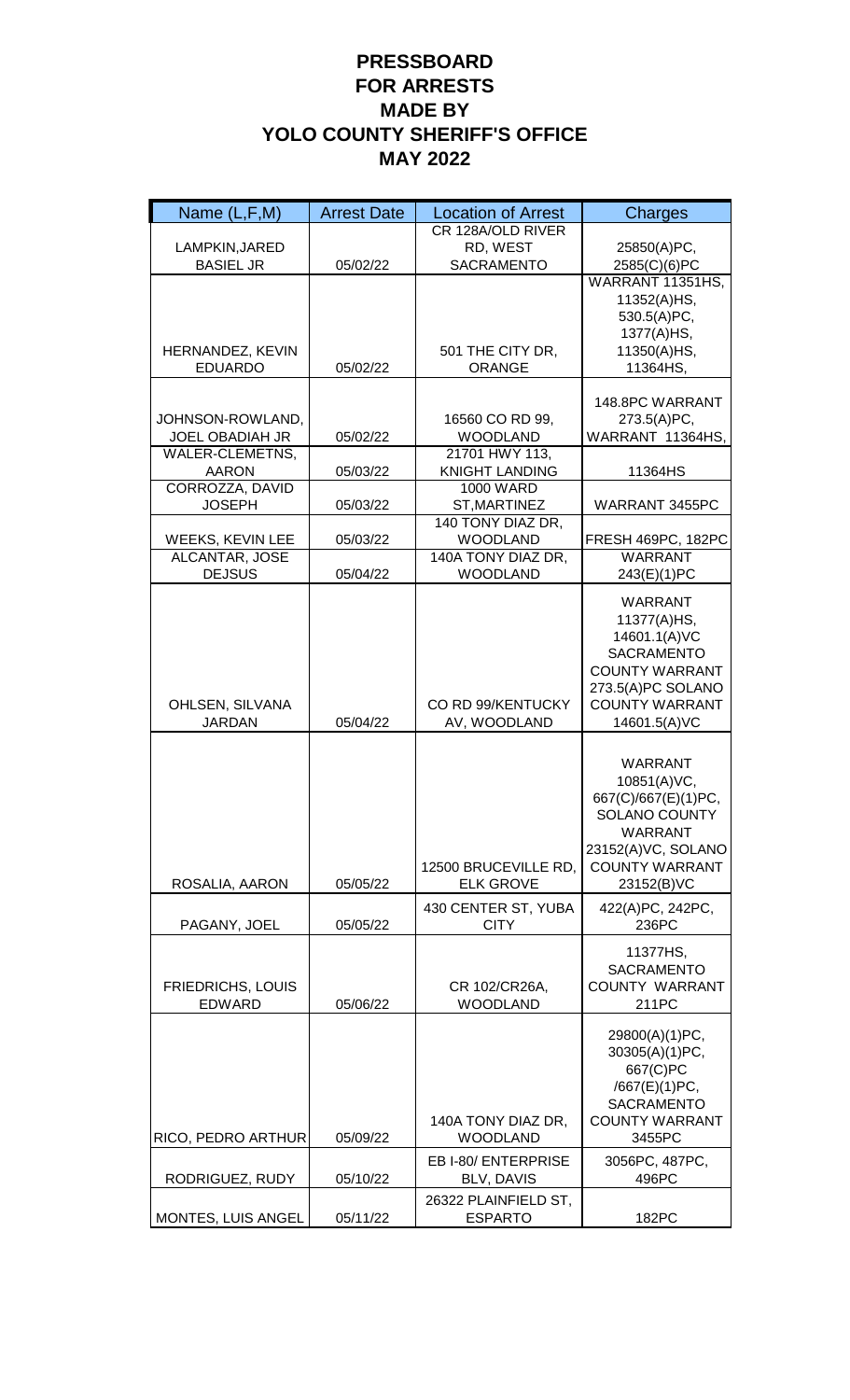| PEREZ, ERIK                         | 05/11/22 | 26322 PLAINFIELD ST,<br><b>ESPARTO</b> | 29800(A)(1)PC,<br>30305(A)(1)PC,<br>777(A)(1)WI,<br>11377(A)HS                                                                                                                                 |
|-------------------------------------|----------|----------------------------------------|------------------------------------------------------------------------------------------------------------------------------------------------------------------------------------------------|
|                                     |          |                                        |                                                                                                                                                                                                |
| VO, STEVEN PHUC                     | 05/11/22 | 200 E HACKETT RD,<br><b>MODESTO</b>    | WARRANT 459PC,<br>594(A)(B)(1)PC,<br>667(C)PC/<br>667(E)(1)PC, COLUSA<br><b>COUNTY WARRANT</b><br>459PC; ANTIOCH PD<br>WARRANT 459PC;<br><b>MADERA COUNTY</b><br>WARRANT 459PC                 |
| <b>TUCKER, MARK</b>                 |          | 1573 ARBORETUM TER,                    | <b>SOLANO COUNTY</b>                                                                                                                                                                           |
| <b>VINCENT</b>                      | 05/12/22 | <b>DAVIS</b>                           | <b>WARRANT 459PC</b>                                                                                                                                                                           |
| WILLIAMS, JONATHAN<br><b>JEROME</b> | 05/12/22 | 14455 HWY 16, BROOKS                   | <b>PLACER COUNTY</b><br>WARRANT 4573PC                                                                                                                                                         |
| HENNING, JIMMY<br><b>TADAO</b>      | 05/13/22 | 1455 HWY 16, BROOKS                    | 602(K)PC, NAPA<br><b>COUNTY WARRANT</b><br>11364HS                                                                                                                                             |
| CARTER, RANDY<br><b>DENNIS</b>      | 05/14/22 | 14455 HWY 16, BROOKS                   | 530.5(A)PC                                                                                                                                                                                     |
| MERRYMAN, AMBER<br><b>LYNN</b>      | 05/14/22 | 140A TONY DIAZ DR,<br><b>WOODLAND</b>  | 594(B)(1)PC, 243.1PC                                                                                                                                                                           |
| NICKELL, TRINITY<br><b>LYNN</b>     | 05/14/22 | 14455 HWY 16, BROOKS                   | 530.5(A)PC                                                                                                                                                                                     |
| JOHNSON, THOMAS<br><b>ALAN</b>      | 05/15/22 | 115 PURTELL CT,<br><b>WINTERS</b>      | 664/459PC, 466PC,<br>594PC                                                                                                                                                                     |
| KLUTSENBAKER,<br><b>MICHAEL RAY</b> | 05/15/22 | E MAIN ST AT HAZEL<br>CT, WOODLAND     | 11377HS, 11364HS,<br><b>SUTTER COUNTY</b><br>WARRANT 853.7PC                                                                                                                                   |
| FILHAUER, VICTORIA<br><b>JEAN</b>   | 05/16/22 | ROSE LN/CO RD 27,<br><b>WOODLAND</b>   | 11377(A)HS; LAKE<br><b>COUNTY WARRANT</b><br>11357(B)HS; LAKE<br><b>COUNTY WARRANT</b><br>11377(A)HS; LAKE<br><b>COUNTY WARRANT</b><br>11377(A)HS; LAKE<br><b>COUNTY WARRANT</b><br>11377(A)HS |
| LEWIS, MONAJE<br><b>DENAE</b>       | 05/16/22 | 300 PRISON RD,<br><b>REPRESA</b>       | WARRANT 4573PC,<br>667(C)PC/<br>667(E)(1)PC;<br><b>WARRANT</b><br>10851(A)VC,<br>484(A)PC, 667(C)PC/<br>667(E)(1)PC                                                                            |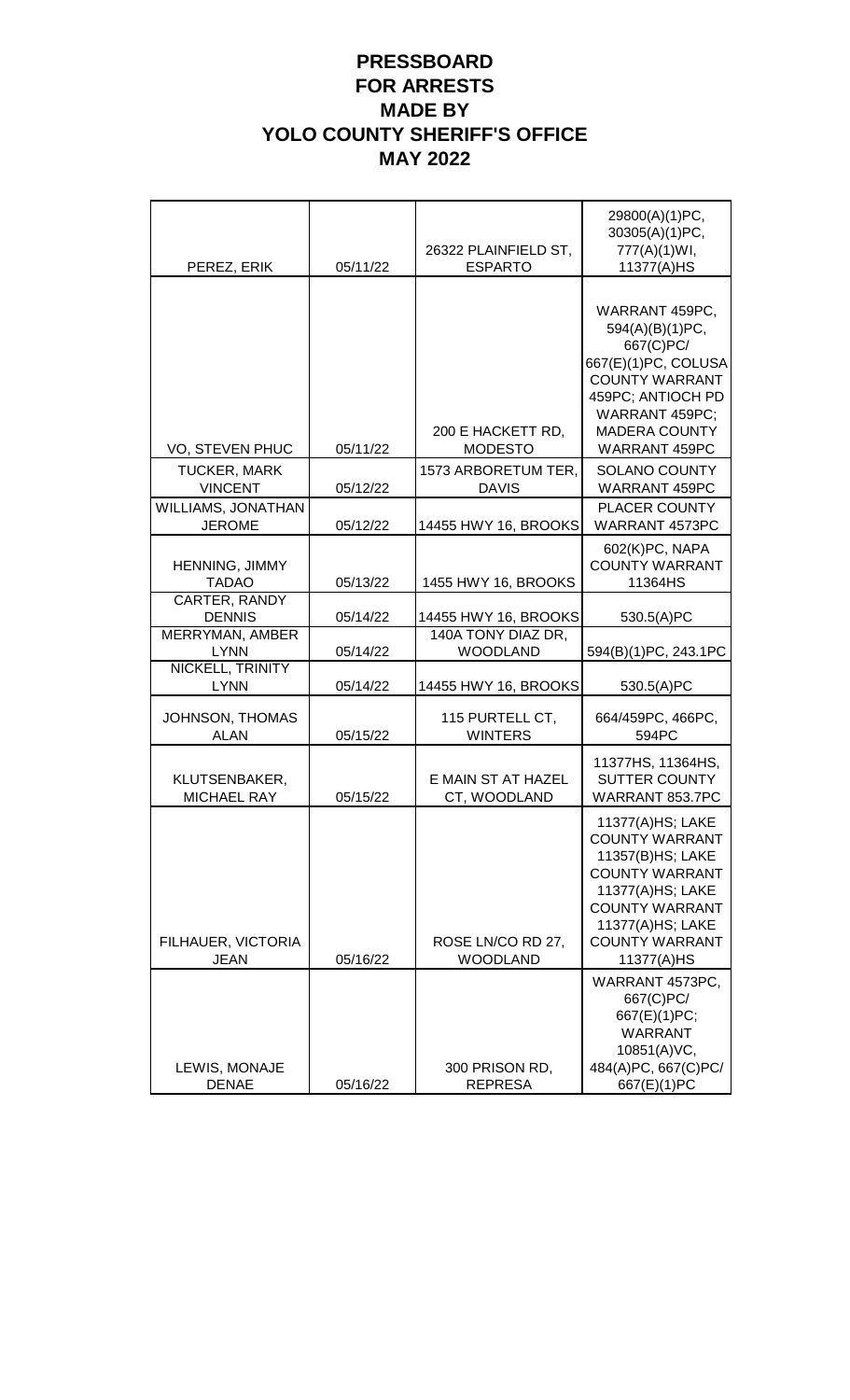$\mathbf{r}$ 

| STEFFEN, ADAM<br><b>WILLIAM</b>                  | 05/16/22             | 651 I ST, SACRAMENTO                                                                               | <b>WARRANT</b><br>10851(A)VC,<br>496D(A)PC,<br>12022.1(B)PC;<br>WARRANT 459PC.<br><b>WARRANT</b><br>11377(A)HS,<br>WARRANT 602(M)PC,<br>12680HS, WARRANT<br>14601.1(A)VC,<br>4000(A)VC |
|--------------------------------------------------|----------------------|----------------------------------------------------------------------------------------------------|----------------------------------------------------------------------------------------------------------------------------------------------------------------------------------------|
| <b>BECKWITH, DESIREE</b><br>LELA                 | 05/17/22             | 651 I ST, SACRAMENTO                                                                               | <b>WARRANT</b><br>10851(A)PC,<br>45D(A)PC,<br>12500(A)VC,<br>2002(A)VC                                                                                                                 |
| COON, TRACY JON                                  | 05/18/22             | 12500 BRUCEVILLE RD,<br><b>ELK GROVE</b>                                                           | 1551(A)PC;<br><b>WARRANT</b><br>10851(A)VC,<br>530.5(C)(1)PC,<br>667(C)PC/<br>667(E)(1)PC,<br>667.5(C)PC;<br><b>WARRANT</b><br>11350(A)HS, 11364HS                                     |
|                                                  |                      | 26262 CO RD 21A,                                                                                   |                                                                                                                                                                                        |
| <b>MEDINA, TERRI LYN</b><br>LEYVA-ORTEGA,        | 05/18/22             | <b>ESPARTO</b><br>CO RD 98/HARLAN LN,                                                              | 11550HS<br><b>WARRANT</b>                                                                                                                                                              |
| <b>ARTURO</b>                                    | 05/19/22             | <b>WOODLAND</b>                                                                                    | 14601.1(A)VC                                                                                                                                                                           |
| SCOTT, MIA MBYA<br><b>WEUSI</b>                  | 05/20/22             | 140 TONY DIAZ DR,<br><b>WOODLAND</b>                                                               | 1551(A)PC                                                                                                                                                                              |
| SZABO, JAMES RAILEY<br><b>CLARK, TANYA MARIE</b> | 05/22/22<br>05/23/22 | <b>SACRAMENTO RIVER</b><br>AT RIVERVIEW MARINA,<br><b>SACRAMENTO</b><br>2501 CO RD<br>88, DUNNIGAN | 496D(A)PC<br>243(E)(1)PC                                                                                                                                                               |
| <b>EMCH, PAUL</b>                                | 05/23/22             | 9518 LOCUST ST,<br><b>KNIGHTS LANDING</b>                                                          | 243(E)(1)PC                                                                                                                                                                            |
| PINZON, MICHAEL<br><b>ANDREW</b>                 | 05/23/22             | CR 99/BERNARD CT,<br><b>WOODLAND</b>                                                               | WARRANT 11364HS,<br><b>SACRAMENTO</b><br><b>COUNTY WARRANT</b><br>10851(A)VC                                                                                                           |
| RIVERA, GRACIELA<br><b>JUANITA</b>               | 05/24/22             | 9830 S OAK GROVE AV,<br><b>KNIGHTS LANDING</b>                                                     | WARRANT 14601.1(A)<br>VC, 16028(A) VC, EL<br>DORADO COUNTY<br>WARRANT 1320(A)PC                                                                                                        |
| SANCHEZ, AMERICA<br><b>INEZ</b>                  | 05/24/22             | 11801 GO FOR BROKE<br>RD, ROSEVILL<br>3000 MAISON WA,                                              | <b>WARRANT</b><br>30305(A)(1)PC,<br>459PC, 459PC;<br>WARRANT 11364HS,<br>11377HS, WARRANT<br>11377HS, 602(K)PC,<br>WARRANT 602(K)PC,<br><b>WARRANT</b>                                 |
| JOHN, STEVE                                      | 05/25/22             | SACRAMENTO                                                                                         | 182(A)(1)PC, 459PC                                                                                                                                                                     |